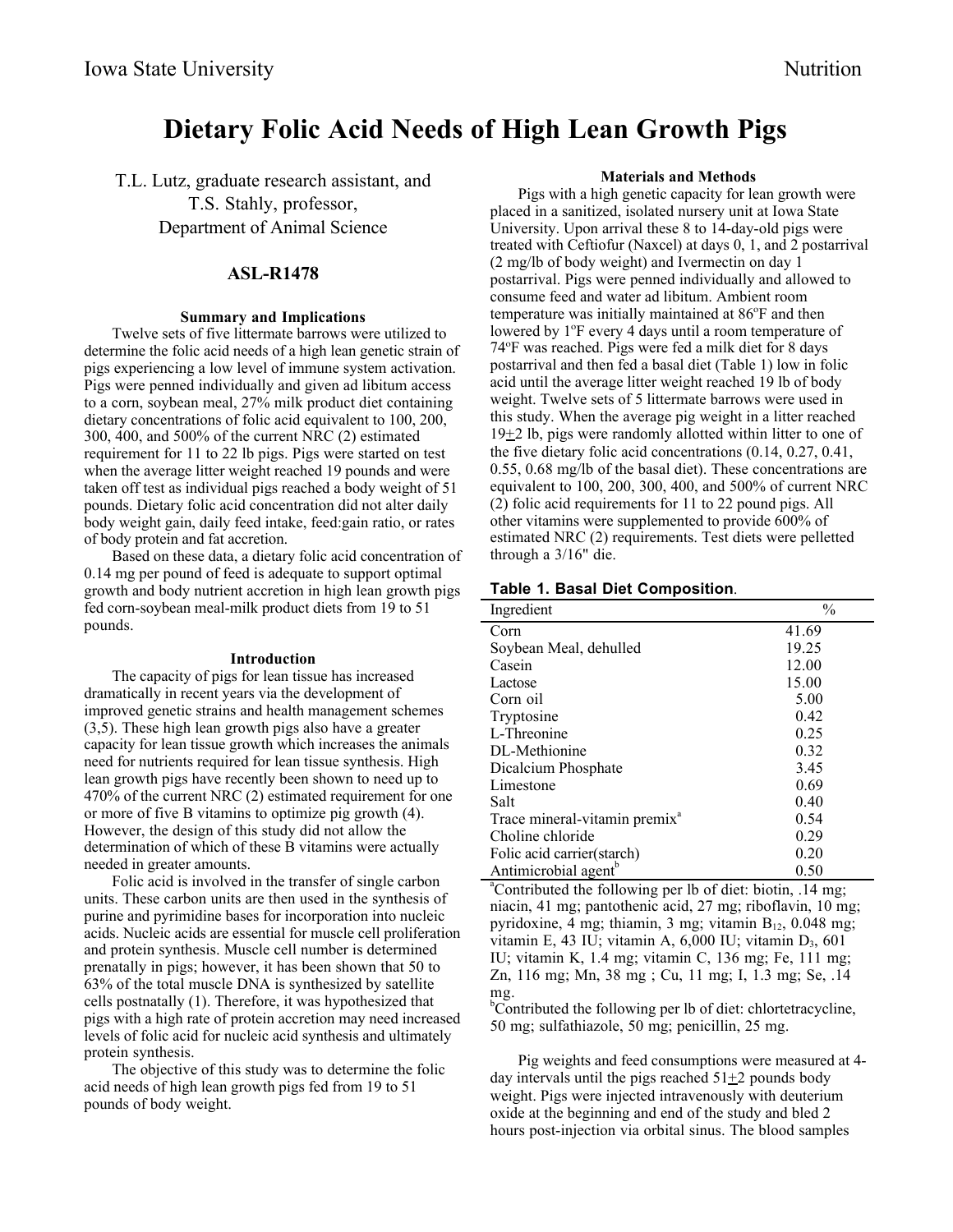were sublimated to obtain the water-deuterium oxide mixture component in the blood. Sublimates were then analyzed by infrared spectroscopy to estimate body water in the pigs. Equations were then applied to estimate protein and fat from body water.

To quantify the immune status of the pigs all pigs were bled via orbital sinus at the initiation and end of the study to determine serum concentrations of the acute phase protein alpha-1-acid glycoprotein (AGP). Serum folic acid concentrations also were evaluated on six replications at body weights of 19, 34, and 51 pounds.

Data were analyzed as a completely randomized block design. The pig was considered the experimental unit. Least square means are reported. Pig gains and feed utilization at different pig body weights were analyzed as a repeated measure.

## **Results and Discussion**

The experimental animals exhibited a high rate of lean growth and a low level of immune system activation. Pooled across all diets the pigs daily body weight gain and feed:gain ratio averaged 1.45 lb/day and 1.23, respectively. Serum AGP concentrations averaged 656 and 552  $\mu$ g/ml at the start and end of the study. From previous research done at our station, this serum AGP concentration would indicate that the pigs experienced a low level of anitgen exposure.



## **Figure 1. Effect of dietary folic acid concentration on serum folic acid concentrations in pigs at body weights (BW) of 19, 34, and 51 pounds.**

Serum folic acid concentrations were low (35 to 45 ng/ml) in pigs at the initiation of the study, which indicates that body reserves and dietary intakes likely were marginal. As the pigs grew to 34 and 54 lb of body weight, serum folic acid concentrations increased, particularly in animals consuming the higher folic acid concentration. These data indicate that dietary intakes of 300 to 500% of the NRC (2) requirement met or exceeded the pigs folic acid needs.

Daily body weight gain, daily feed intake, feed:gain ratio were not altered by dietary folic acid concentration (Table 2). Daily body protein and fat accretion also were not altered by dietary folic acid concentration (Table 2). This would suggest that genetically lean pigs of a high health status have a dietary requirement for folic acid of no more

than 0.14 mg per pound of feed when fed a corn-soybean meal diet from 19 to 51 lb.

#### **Table 2. Pig growth and feed utilization, body nutrient accretion, and serum AGP concentrations**.

| <b>NRC</b>                                                                      | Folic acid concentration, % |                                     |                   |                        |                      |  |
|---------------------------------------------------------------------------------|-----------------------------|-------------------------------------|-------------------|------------------------|----------------------|--|
| Item                                                                            | 100                         | 200                                 | 300               | 400                    | 500                  |  |
| No. of pens                                                                     | 12                          | 12                                  | $12 \overline{ }$ | 12                     | 11                   |  |
| Pig weight, Ib<br>Initial<br>Final                                              | 51.3                        | 51.1                                | 52.1              | 50.2                   | 51.8                 |  |
| Growth and feed utilization, Ib/day <sup>a</sup><br>Feed<br>Gain<br>Feed/gain   | 1.80                        | 1.76<br>1.45 1.44 1.47<br>1.25 1.22 | 1.85<br>1.26      | 1.71<br>1.39<br>1.23   | 1.81<br>1.47<br>1.23 |  |
| Body nutrient accretion, Ib/day <sup>a</sup><br>Protein<br>Fat                  | .251<br>.145                | .150                                | .128              | .249 .257 .246<br>.130 | .260<br>.128         |  |
| Serum AGP<br>$\mu$ g/ml $^{\circ}$<br>Initial<br>Final                          | 556                         | 660 630 600<br>524                  | 524               | 670<br>584             | 725<br>574           |  |
| <sup>a</sup> Nonsignificant differences among dietary<br>treatment aroune DS0.1 |                             |                                     |                   |                        |                      |  |

treatment groups, P>0.1 <sup>b</sup> Serum alpha-1-acid glycoprotein (AGP) concentration

Pig weights and feed intake were monitored every 4 days to determine the dietary folic acid needs of pigs at various stages of growth. Daily body weight gain, daily feed intake, or feed:gain ratio were not altered by dietary folic acid concentration in the three stages of growth (19 to 30, 30 to 41, and 41 to 51 pounds) evaluated (Figure 2).

**Serum Folic Acid, ng/ml**